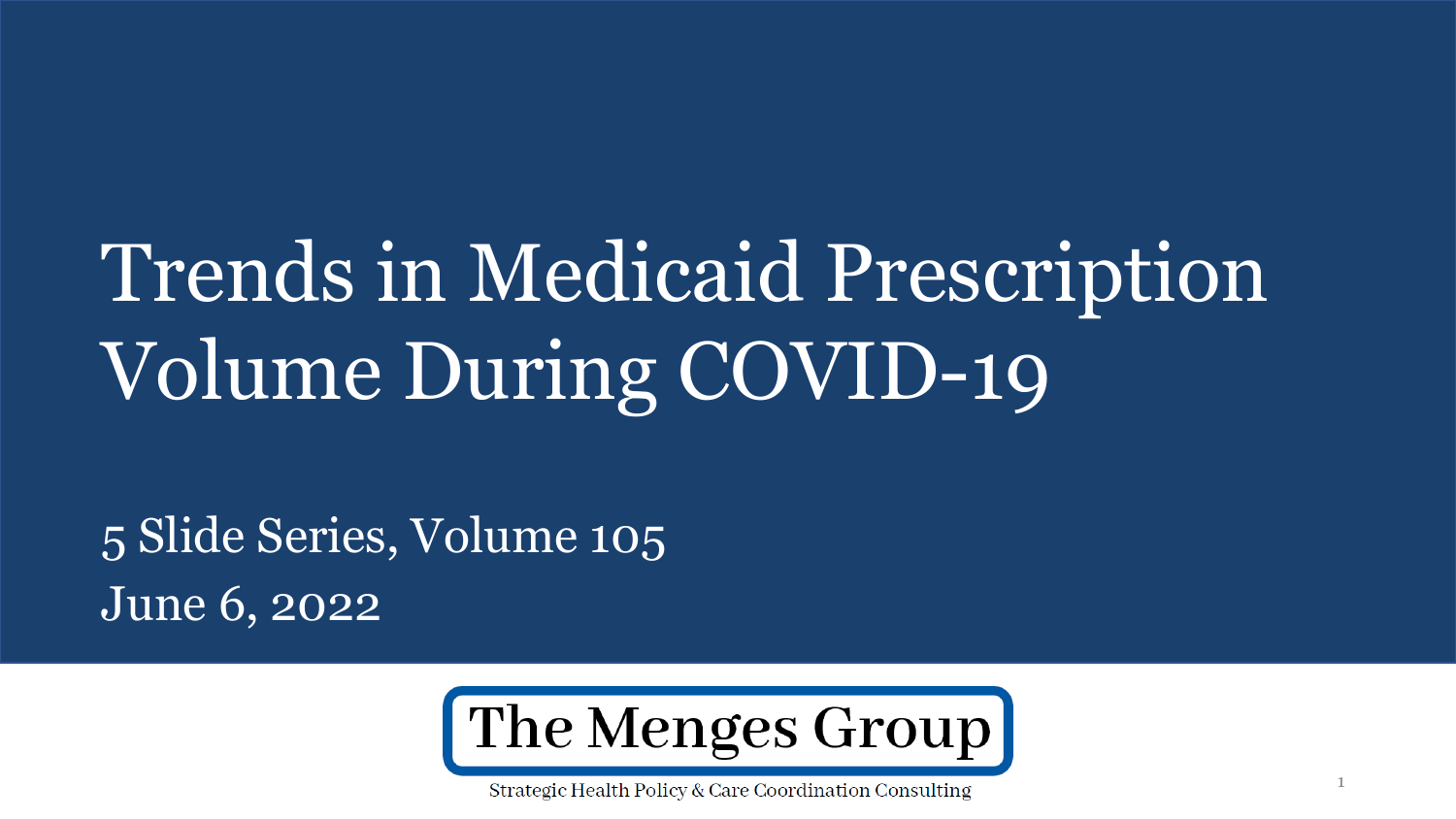## Introduction and Overview

- It has been widely documented that health care usage has been suppressed during the COVID pandemic.
- This edition specifically assesses Medicaid prescription volume, comparing calendar years 2019, 2020, and 2021.
- People living in poverty have been at increased risk of not accessing medications during COVID due to several barriers that existed pre-COVID, but which have been exacerbated by COVID. These barriers include transportation, relatively unstable housing, unsecure mailboxes, access to telehealth technologies, and other factors.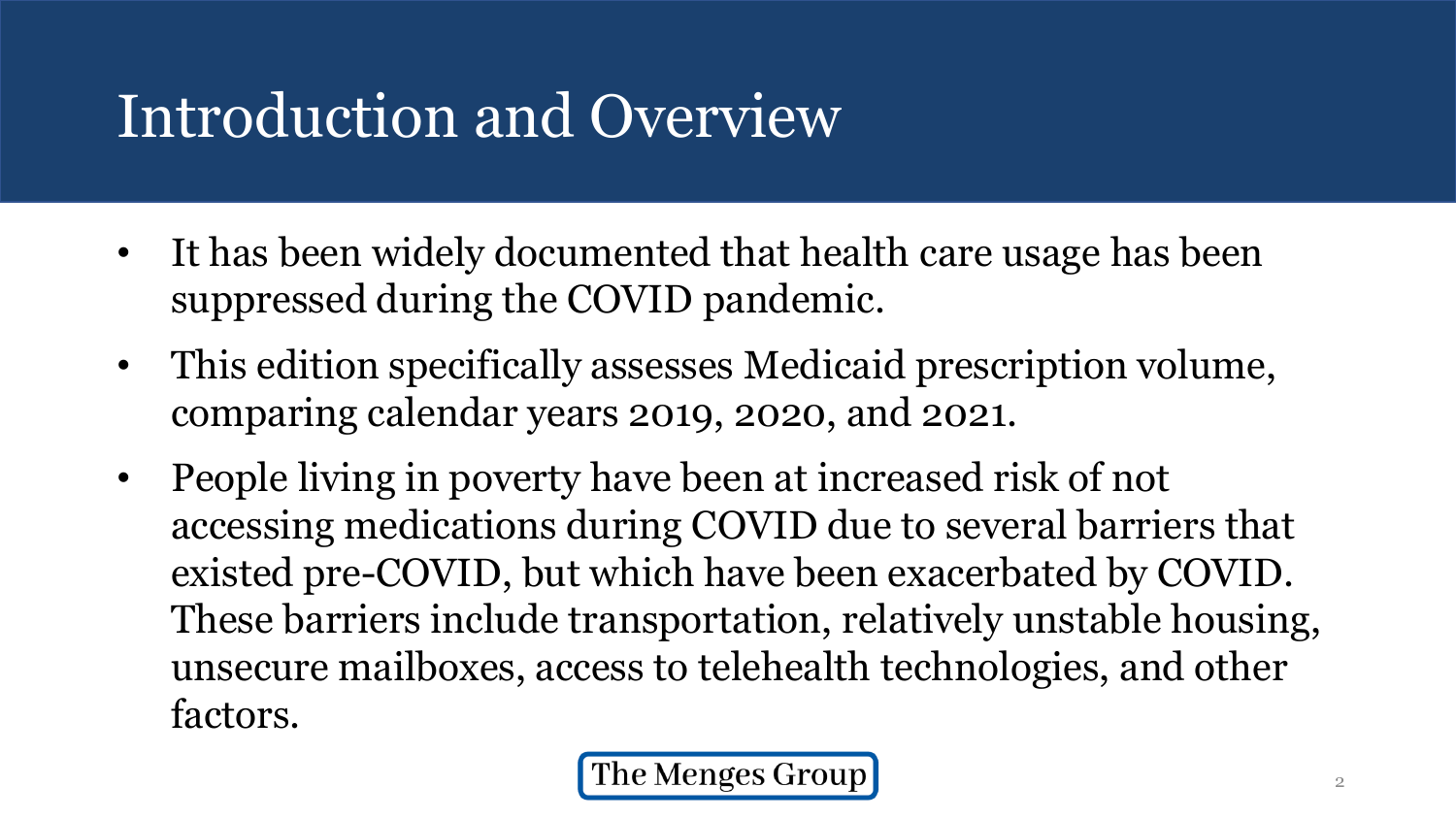# Summary of Key Findings

- Nationwide prescription volume decreased by 2.1% from 2019 (the last prepandemic year) to 2021 (the first full pandemic year).
- However, given that the Medicaid population grew by 17.2% from 2019 to 2021, this decrease is much larger than it appears. **Prescriptions per Medicaid beneficiary decreased by 16.4% from 2019 to 2021.**
- If prescriptions per beneficiary had remained at their 2019 level, the Medicaid population would have accessed 213 million more prescriptions across 2020 and 2021 than actually occurred.
- This drop-off is highly concerning in terms of what it could signify regarding reduced access to needed medication therapies.

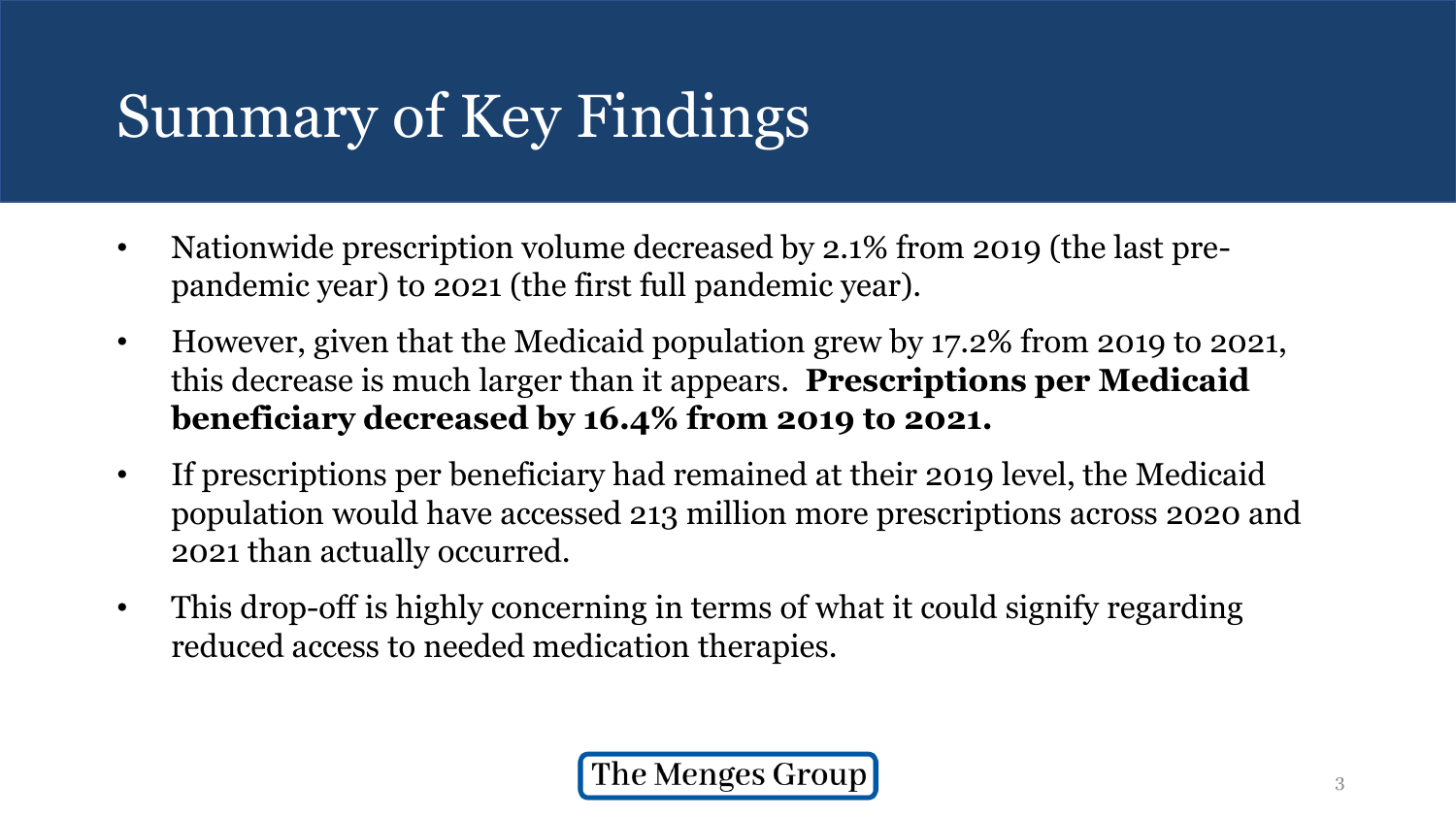#### Nationwide Medicaid Prescription Volume and Prescriptions per Medicaid Enrollee

- The largest prescription volume decrease occurred from 2019-2020, despite the COVID pandemic having a widespread impact on personal behaviors for "only" 9-10 months of 2020.
- While raw Medicaid prescription volume rose by 2.2% from 2020-2021, this second year of the pandemic saw a further 7.5% reduction in prescriptions per Medicaid enrollee.

|                                             | Nationwide Medicaid Prescription<br><b>Volume</b> |                                                    | <b>Average Medicaid Enrollment</b><br><b>During Year</b> |                                                   | <b>Prescriptions Per Medicaid</b><br><b>Enrollee</b> |                                                         |
|---------------------------------------------|---------------------------------------------------|----------------------------------------------------|----------------------------------------------------------|---------------------------------------------------|------------------------------------------------------|---------------------------------------------------------|
| <b>Calendar Year</b>                        | <b>Prescriptions</b>                              | <b>Percent Change</b><br><b>Versus Prior Yearl</b> | <b>Enrollees</b>                                         | <b>Percent Change</b><br><b>Versus Prior Year</b> | <b>Prescriptions</b>                                 | <b>Percent Change</b><br>Per Enrollee Versus Prior Year |
| 2019                                        | 721,653,423                                       |                                                    | 71,586,539                                               |                                                   | 10.1                                                 |                                                         |
| 2020                                        | 691,596,159                                       | $-4.2%$                                            | 75,965,108                                               | 6.1%                                              | 9.1                                                  | $-9.7%$                                                 |
| 2021                                        | 706,638,509                                       | 2.2%                                               | 83,887,409                                               | 10.4%                                             | 8.4                                                  | $-7.5%$                                                 |
| <b>Overall Percent</b><br>Change, 2019-2021 | $-2.1%$                                           |                                                    | 17.2%                                                    |                                                   | $-16.4%$                                             |                                                         |

The Menges Group